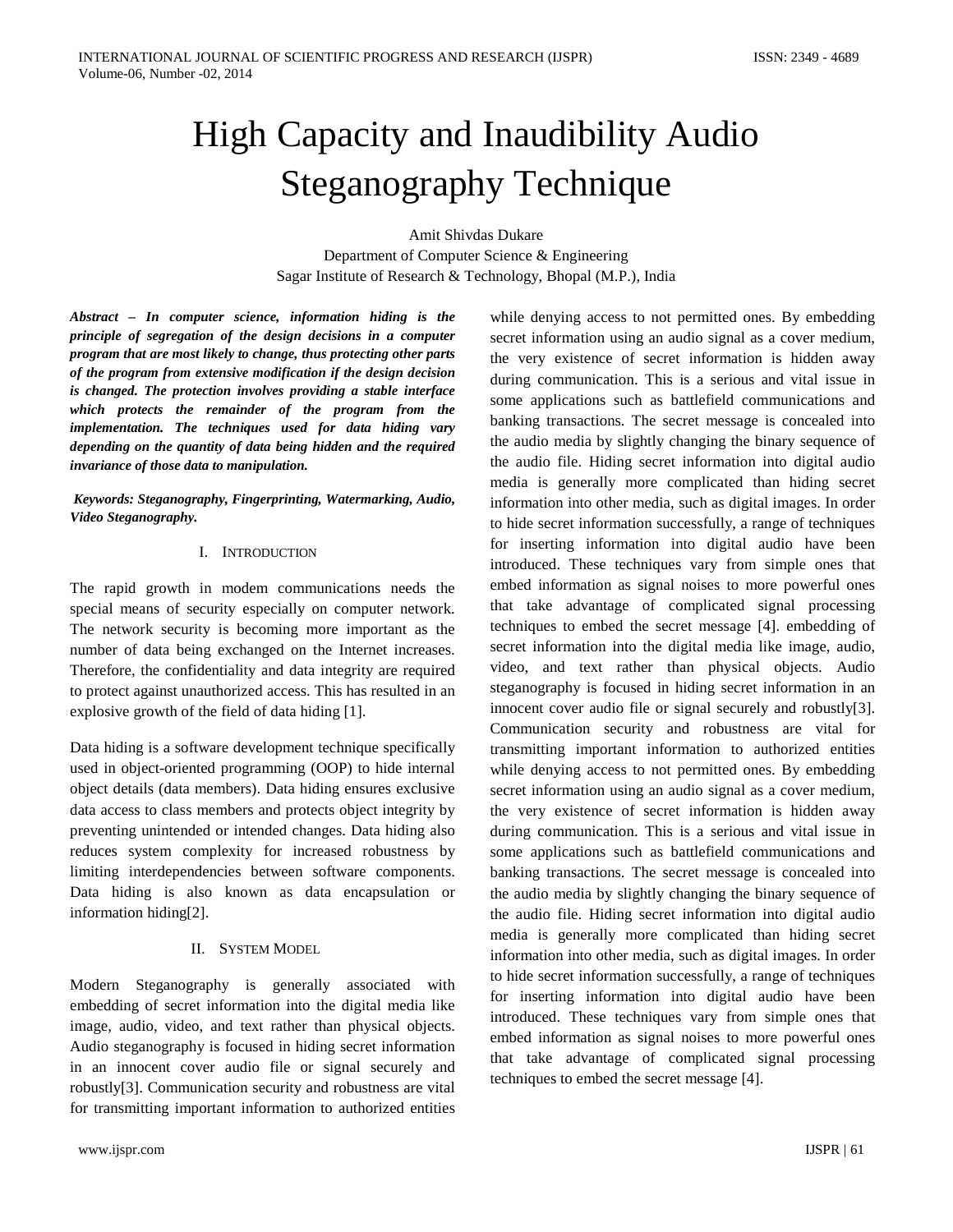## III. PREVIOUS WORK

In R.Sridevi, Dr. A. Damodaram, Dr. Svl. Narasimham [5], proposed Enhanced Audio Steganography (EAS) which is based on audio Steganography and cryptography that ensures secure data transfer between the source and destination. EA Suses most powerful encryption algorithm in the first level of security, which is very complex to break. In the second level it uses a more powerful modified LSB (Least Significant Bit) Algorithm to encode the message into audio. It performs bit level manipulation to encode the message Jayaram P, Ranganatha H R, Anupama H S [6], describe Today's large demand of internet applications requires data to be transmitted in a secure manner. Bairagi, A.K, Mondal, S [7], propose a novel approach of substitution technique of audio steganography. Using genetic algorithm, message bits are embedded into multiple, vague and higher LSB layers, resulting in increased robustness. Kaliappan Gopalan and Stanley Wenndt[8], describe the technique of embedding data in an audio signal by inserting low power tones and its robustness to noise and cropping of embedded speech samples. Leaning towards designing a system that ensures high capacity or robustness and security of embedded data has led to great diversity in the existing steganographic techniques Swati Malviya, Krishna Kant Nayak, Manish Saxena[9], present a current state of art literature on audio steganographic techniques and how it's performed by different methods.

#### IV. PROPOSED METHODOLOGY

In the proposed method the carrier file is taken as audio format and the secret message may be a text or audio format files. Our system provides a very friendly User Interface where the user had to specify just the required inputs (audio, text).After embedding or extracting the user can save /open or just discord the output of that particular operation according to their wish. In view of providing security by preventing unauthorized person to access the software password facility is provided to the user in order to work with the software. To provide more security by avoiding an intruder to extract the embedded data a security key is used while embedding and extracting message.

There are two methods in Audio steganography

- 1) Encoding
- 2) Decoding

Encoding is a process of hiding the message in the audio.

Decoding is a process of retrieving the message from the audio. Proposed Message Hiding System.

One encode/decode library would be used to implement Algorithm is used to encode the message into audio. It performs bit level manipulation to encode the message. The following steps are:

## *A. Preprocessing*

#### *a) Input secret message and cover signal:*

Proposed method starts by inputting the secret message which is to be embedding into signal. The secret message can be any text file or image or any audio wave file .and then inputting the cover signal in which data is going to be embedded. This cover signal must be sufficient large to cover the message.

After selection of input secret message and cover signal next, we find out the length of the audio file as well as length of the text file. Check whether the size of the audio file is greater or less than the text file. If the size of the audio file is less than the size of the selected text file then print the error message, otherwise it is possible to embed the text file into selected audio file

### *b) Encryption of Message:*

Before hiding the secret message into cover signal it must be converted into the other form so that it can't be interpretable by intruder .to do so first, we convert the secret data or message into its binary form .let suppose the length of message is N bits long, Next use the random number to generate the private key of length same as the length of message because the size of encrypt message is equal to the original message, then apply X-OR operator to generate the cipher message of length N bits.

## *B. Cover Signal Segmentation:*

Let the input cover signal consist of R samples, this signal is segmented into two categories:

- 1. Used segment
- 2. Unused segment.

The size of used segment is depending on the size of message bits. The Used segments are consisting of Z samples where the size of Z is power of 2. they are used for embed the message N cover signal, the rest samples is called unused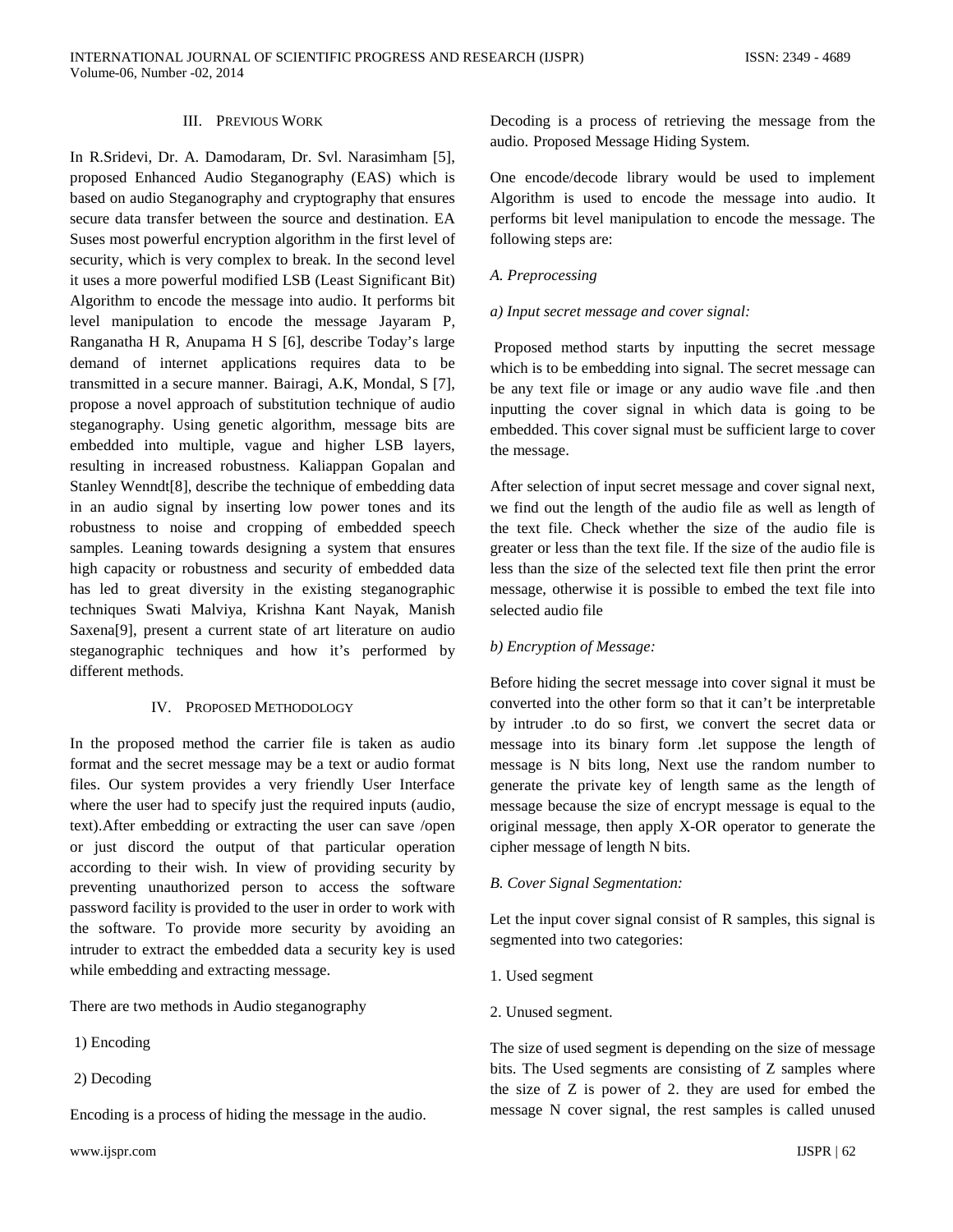samples, Next the useful part is partitioned into segments of size same as size of message bits that is N segments; each segment has length of Z samples .

# *C. Segment Decomposition and Secret Message Embedding Stage:*

Each segment of the input audio cover signal is decomposed using L level of DCT to obtain 2^L signals, each one of the produced signal has length of Z/2^L samples. one represents the DC signal and the others represent AC signals.

Secret message embedding stage is based on comparison of two samples in a segment .the detail working is given below:

if the secret message bit that is to be embedded is 0 then compare the Pth and Qth samples and if Pth sample is less than Qth sample ,then interchange both the samples. if it is not so then there is no need to interchange the samples

If the secret message bit that is to be embedded is 1 and if Pth sample is greater than Qth sample, then swaps both the samples otherwise there is no need to interchange the samples.

Incase if both the samples are same means Pth and Qth and embed data bit is 0 then subtract the k from the qth sample and add k in pth sample and if embed data bit is 1 then k subtract from pth sample and add k in qth sample.

The pseudo code for above data hiding processing is given below:

```
if (Message(i)=0)if(Segment(i,p)<Segment(i,q))
                swap(Segment(i,p),Segment(i,q));
         elseif(Segment(i,p)==Segment(i,q))
                Segment(i,p)=Segment(i,p)+k/2;
                Segment(imp)=Segment(imp)-k/2;
         end
    elseif (Message(i)==1)
         if(Segment(i,p)>Segment(imp))
                swap(Segment(i,p),Segment(imp));
         elseif(Segment(i,p)==Segment(imp))
                Segment(i,p)=Segment(i,p)-k/2;
                Segment(imp)=Segment(imp)+k/2;
         end
D. Stego-Signal Reconstruction Stage
```
In this stage all the modified segments, are converted back from frequency domain to spatial domain. The IDCT is used to reconstruct the segments of stego- signal based on modified AC samples and unmodified DC samples. The

reconstructed segments will fed to segment collecting step to reconstruct the final stegonagraphy algorithm output.

E. Message Recovery Algorithm

• Input Audio stego signal:

In the message recovery algorithm, first we select the Audio stego signal from which data is to be extracted.

Stego Signal Segmentation:

Again, the stego signal is segmented into two categories:

- 1. Used segment
- 2. Unused segment.

The size of Used segment is known to receiver with the help of size of message bit .it is calculate by multiplying the size of message bits with 2^L where L is the decomposition level. Next the used part is segmented again into N segments; each segment has length of Z samples.

E. Stego Segment Decomposition and Secret Message Recovery Stage:

Again, Each segment of the Stego audio signal is decomposed using L level of DCT to obtain 2^L signals, each one of the produced signal has length of Z/2^L samples. One represents the DC signal and the others represent AC signals.Secret message recovery stage is very simple and based on comparison of two samples in a segment. If the pth sample is greater than Qth sample it means that data is 0 otherwise the Message bit is 1

```
If (Segment(i,p)>Segment(imp))
    Message(i)=0;
elseif(Segment(i,p)<Segment(imp))
    Message(i)=1;
else
    error("there is problem in Stegno Signal");
end
```
# *F. Proposed Block Diagram:*

Figure 4.1 presents the block diagram of proposed message hiding system .the input of this message hiding system are audio file as cover signal and text message which is to be embedded into cover signal. The output of proposed system is stego audio cover file in which message is hidden.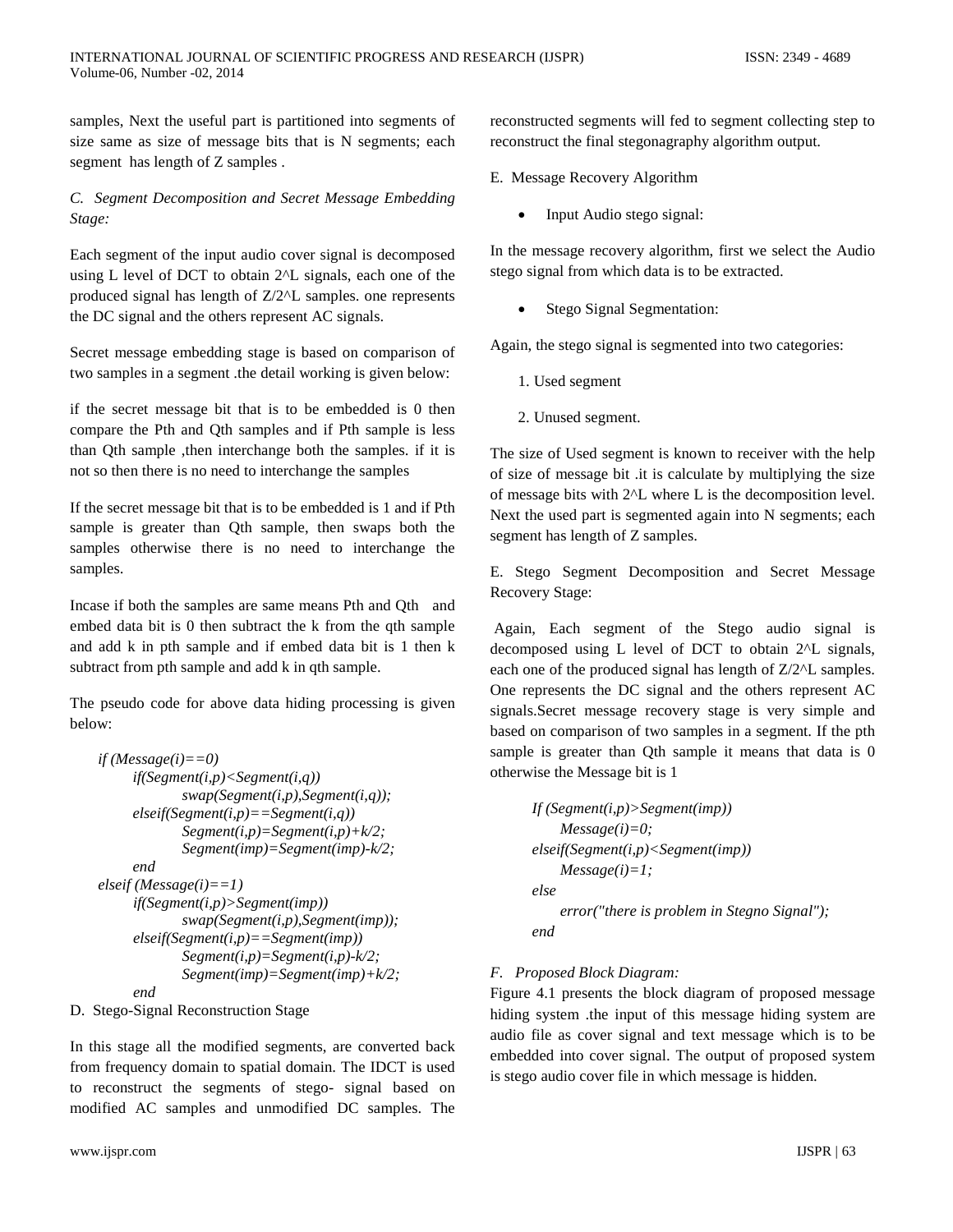

Fig.4.1.the General Structure of the Proposed Hiding Scheme

#### V. SIMULATION/EXPERIMENTAL RESULTS

Basically measurement is categories into perceptual and nonperceptual groups, and furthermore, the non-perceptual group into time-domain and frequency-domain measures. Here we used the time domain measurement for quality purpose. The original signal (the cover document) is denoted while the distorted signal (the stego-document) as . In some cases the distortion is calculated from the overall data. However most of the case, the distortion is calculated for small segments and by averaging these, the overall measure is obtained.

Time-Domain Measures (SNR, SNRseg) compare the two waveforms in the time domain.

• Segmental Signal-to-Noise Ratio (SNRseg):

SNRseg is defined as the average of the SNR values over short segments:

$$
SNRseg = \frac{10}{M} \sum_{m=0}^{M-1} \log_{10} \sum_{i=Nm}^{Nm+N-1} \left( \frac{x^2(i)}{(x(i)-y(i))^2} \right)
$$

Where (i) is the original audio signal, y (i) is the distorted audio signal. The length of segments is typically 15 to 20 ms for speech. The SNRseg is applied for frames which have energy above a specified threshold in order to avoid silence regions.



Fig.5.2.the Relationship between SNR and Embedding Capacity for Different Cover Signals and different Data Type

Signal-to-Noise Ratio (SNR), is a special case of SNRseg, when M=1 and one segment encompasses the whole record. The SNR is very sensitive to the time alignment of the original and distorted audio signal. The SNR is measured as

$$
SNR = 10 \log_{10} \frac{\sum_{i=1}^{N} x^2(i)}{\sum_{i=1}^{N} (x(i) - y(i))^2}
$$

Here N represents the number of samples in both signals. Experimental result

#### VI. CONCLUSION

In this way we have presented a high capacity and high stego-signal quality audio steganography scheme based on samples comparison in DCT domain where two samples of a segment are compared and based on comparison bits are embedded. The strength of our algorithm is depend on the segment size and their strength are enabled the algorithm to achieve very high embedding capacity for different data type that can reach up to 25 % from the input audio file size with lest of 50 dB SNR for the output stego signal.

The proposed scheme was tested for different hiding capacity and the results showed that it has excellent output quality. From the tests we find the proposed algorithm support high